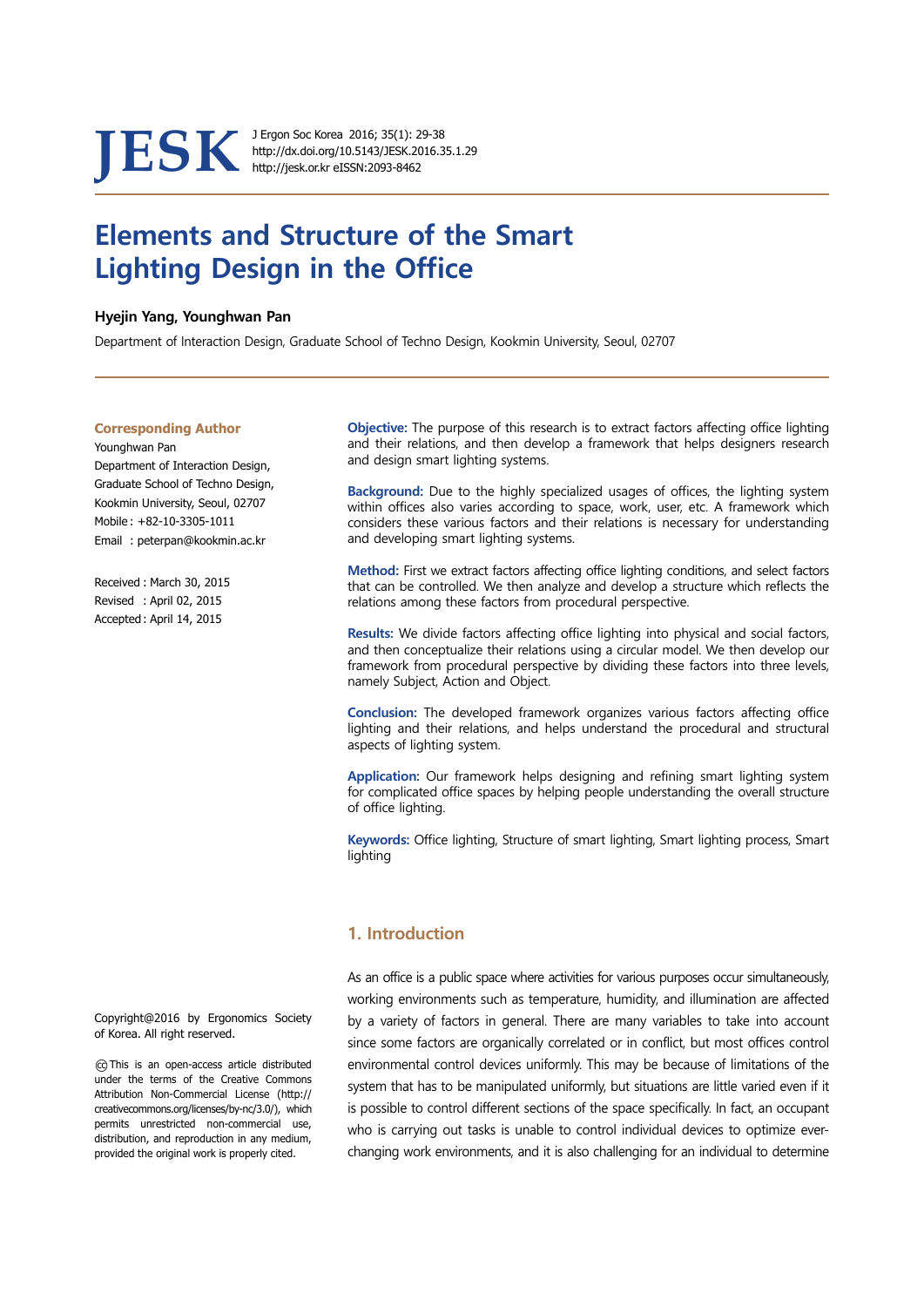and manipulate an opened public space at his own discretion. In particular, it is difficult to determine the proper degree of and notice changes in illumination compared to those of temperature and humidity. Even if it is possible, the occupant would be unable to control every lighting accordingly.

Pack (2006) states that although lighting itself may not be directly linked to work products, it helps a worker readily see details without inconvenience or distraction and distinguish different colors. In other words, appropriate lighting makes it far easier to grasp objects and productivity also can be enhanced as long as the worker is motivated and capable to do so. According to one research of Steelcase (1999) on working space, inappropriate lighting in a working space may cause the productive capacity to decrease, and lighting environment improvement at workplace can decrease eye fatigue and headache as much as 86%. Hence, office lighting not only lights up a room but also affects the work efficiency and condition of the individuals in it. With proper goals and intents, the complexity will increase.

Since an office is a public space with clear objectives, the interior plan and usage can be significantly varied depending on the situations, and it is vital to create environments suitable for each purpose of space use. However, most lighting fixtures are embedded in the building, and thus restructuring a lighting layout in reflection of such changes inevitably involve physical limitations. For this reason, there are increasing attempts to establish a smart lighting system that automatically adjusts artificial light sources at an office as a variety of advanced sensors. For smart lightings to contribute to working efficiency and environment, system types and structures optimized for specific spaces and workers need to be taken into account. This study suggests a frame that can be utilized to embody a practical system by structuring a lighting system process based on fundamental researches related to office smart lighting.

#### **2. Literature Review**

Jung and Lee (2009) relate four elements that affect visual performance at workplace: individual deference, quantity of illumination, quality of illumination, and task requirements. Characteristics of each factor are as follows:

If it is possible to group users based on certain visual ability factors such as age, lighting environments can be created accordingly, which will enhance work efficiency. For the quality and quantity of illumination when the working environments are artificially manipulated and adjusted, taken into account are factors such as luminous intensity, quantity of light source on the surface (illumination), brightness of the object (luminance), glare due to the direct light and reflected light of the light source (glare), orientation of the light source, color temperature, and esthetics. Work types may affect the extent of light accommodation, and the specific conditions include the object size, contrast, time of exposure, etc. Since the level of fatigue or stability that a worker feels may be different in a short or a long-time work even in the same lighting environment, settings should be different depending on the work type. To distinguish roles of lighting depending on the space type, Yeo (1999) classifies the usage of office space as well as the main objectives of office lighting-visibility and pleasantness-depending on the space usage (Table 1), clarifying the conditions of lighting in that regard: Conditions for visibility include appropriate illumination, uniformity ratio of illumination, type of direct glare, veiling reflection of reflective glare, and right presentation of colors. Lighting conditions for pleasantness include appropriate vertical plane illumination, continuity of illumination, prevention of unpleasant glare, appropriate light color and color

| Usage of space      | Utility room   | Office | Meeting room     | Cafeteria | Lounge  |
|---------------------|----------------|--------|------------------|-----------|---------|
| Purpose of lighting | <u>Clarity</u> | Jarity | Clarity, Comfort | Comfort   | Comfort |

**Table 1.** The purpose of the lighting in accordance with each office space (Yeo, 1999)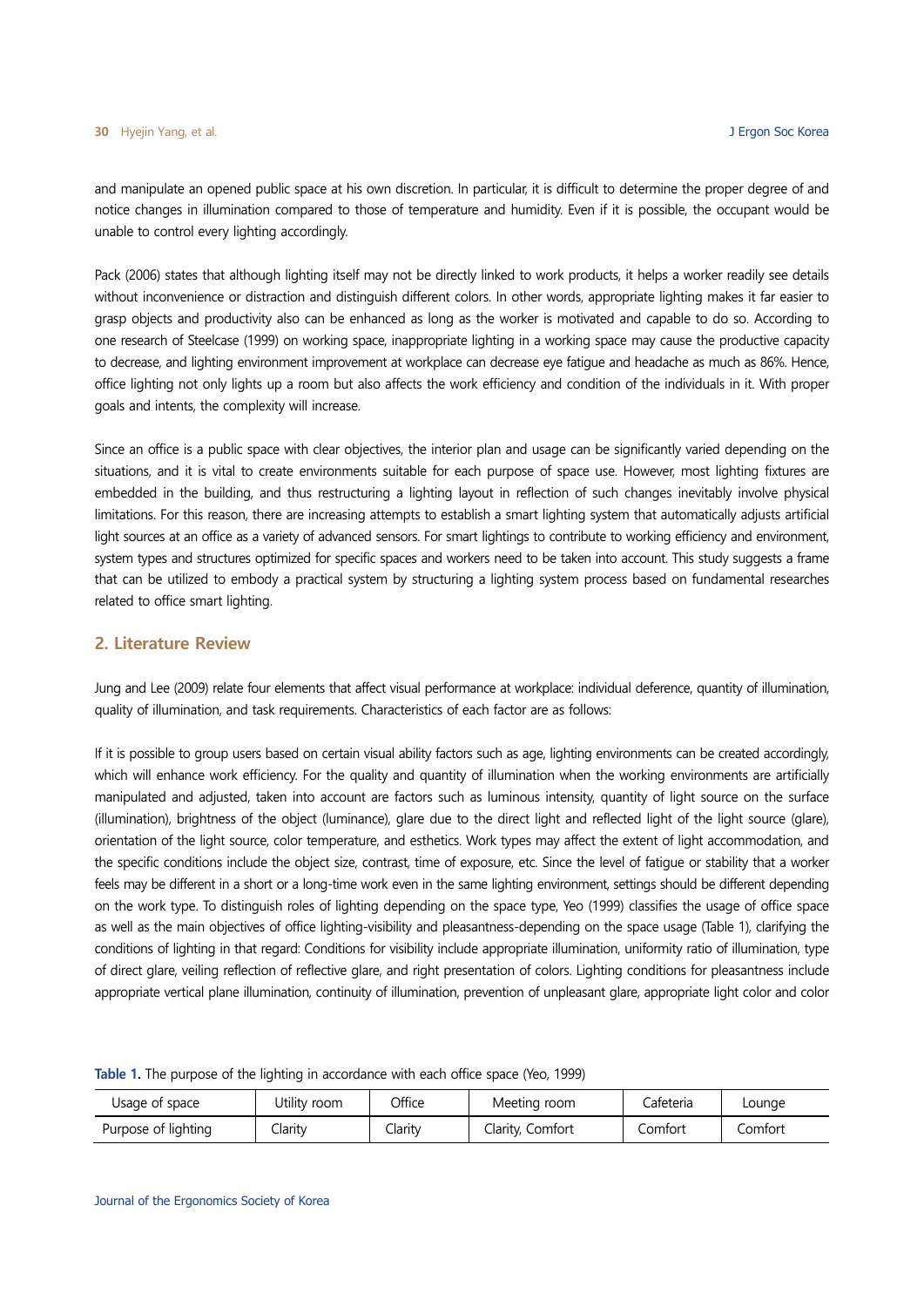rendition, appropriate luminance distribution, cubic effect and expression of textures, and harmony of artificial light and daylight.

Choi and Ha (2004) states that visual comfort is in relation to the luminance and size of the light source, location of objects within one's visual field, and adaptation of the occupant's eyes. He also adds that the closer the light is to the center of the visual field, the more strictly the general brightness should be limited. The bigger the angle between the light source of discomfort glare and one's vertical gaze is, the less discomfort it causes as shown in Figure 1.



**Figure 1.** Luminance and visual comfort in office (Egan, 2000)

There could be various types of work at an office, and among these, VDT tasks that cause long-term exposure to strong visual stimulation are closely related to lighting, and the weight of lighting in this effect is absolutely dominant. Choi and Ha (2004) states that it is necessary to prevent reflection on the screen such as CRT (Cathode Ray Tub) and to examine the distribution of luminance on each section indoor, illumination on the vertical plane, and spatial illumination. CIE provides a guideline for lighting in a workspace regarding the location of keyboards and VDT, luminance, luminous panel, reflexive rates of indoor structures, illumination on a horizontal plane, etc. The objectives of lighting environments may be varied depending on the goals, uses, and tasks in office space, and the types of and specific recommendations for lighting may be also changed accordingly. In other words, lighting settings can either enhance or decrease work efficiency.

As for other characteristics of office lighting, there are repeated patterns in space use, and a certain task may be carried out in the same location for a long time. For this reason, patterns of an occupant's movements and motions need to be reflected in planning lighting conditions. In addition, the relation between artificial light sources and daylight also needs to be taken into account for occupants who work for a long time. Yum (2013) examined the effect of LED lighting blind dimming on an occupant's recognition of brightness change. As a result, it turned out that certain factors such as dimming control speed and daylight affected occupants' recognition of lighting brightness change, and that sections where occupants felt discomfort were different depending on the color temperature, which was relevant to dimming control speed. In other words, the complementary control of artificial light sources and daylight is of great importance in preventing lighting change from hindering occupants' work performance, and the change speed of artificial light source brightness is another factor that affects work performance (Figure 2).

Lee (2013) measured the levels of illumination and color in each section of 11 offices to grasp the current conditions of office lighting and compared them with the illumination levels recommended by KS. As a result, it turned out that the actual office lighting environments were significantly different from the recommended standard of illumination. They rather exceeded it to a large degree. This is because it is difficult for office managers to constantly pay attention to indoor illumination while occupants would be readily acquainted with the space condition and become insensitive to the proper level of illumination.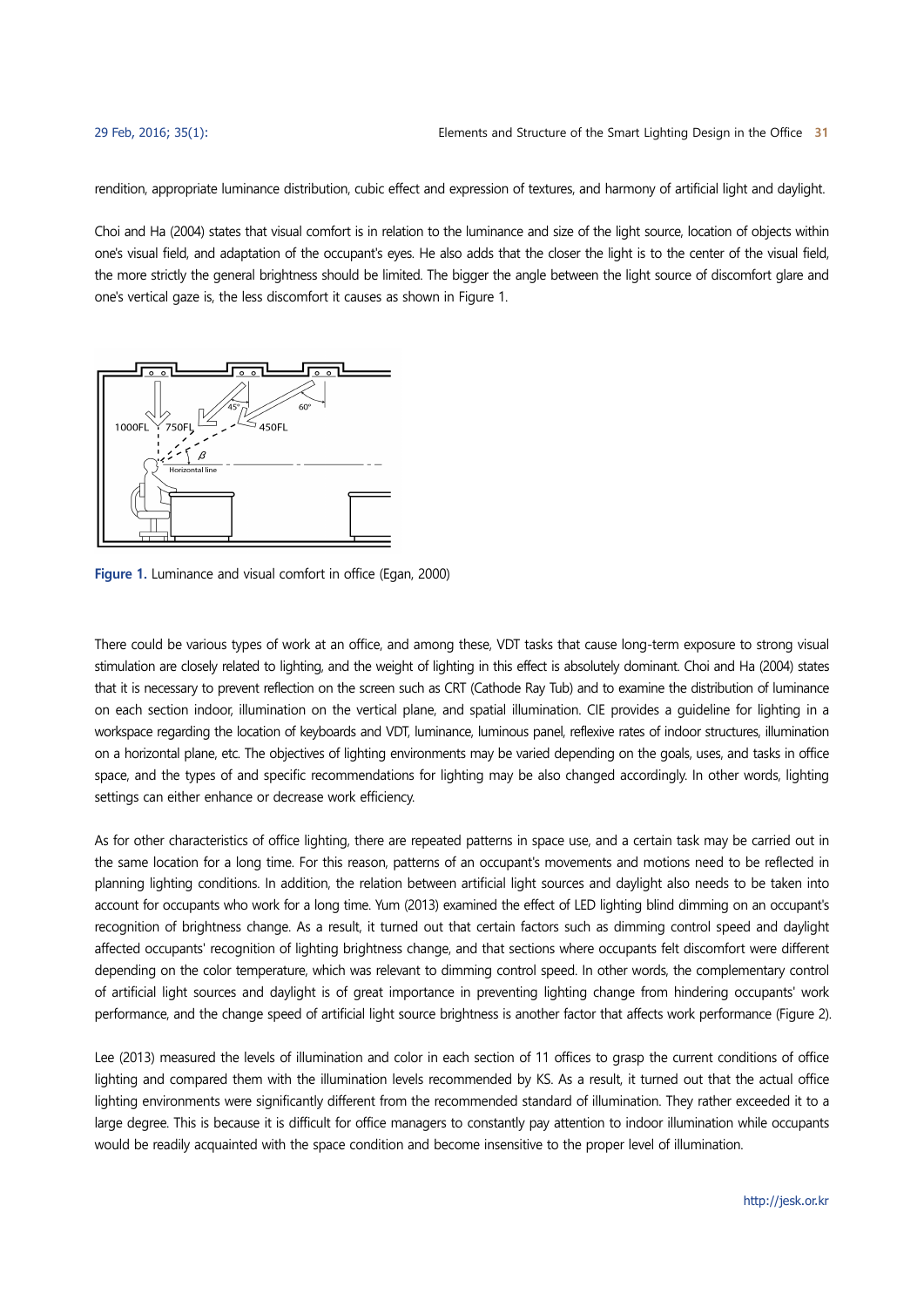

**Figure 2.** The concept of energy saving lighting control system (Yum, 2013)

## **3. Design Structure of the Smart Lighting**

## **3.1 Factors affecting lighting in office**

Chapter 2 above examined various factors that affect lighting environments. The following section divides these factors to physical and social factors, restructures them, and grasps their attributes.

| Physical factor | Direct factor<br>(lighting source)      | Artificial light                                       |  |
|-----------------|-----------------------------------------|--------------------------------------------------------|--|
|                 |                                         | · Illumination, luminance                              |  |
|                 |                                         | • Color temperature, color rendering                   |  |
|                 |                                         | • Light distribution, type of the lighting             |  |
|                 |                                         | • Glare                                                |  |
|                 |                                         | Natural light                                          |  |
|                 |                                         | . Daylight (Nearly buildings, direction of the window) |  |
|                 |                                         | • Blind                                                |  |
|                 | Indirect factor<br>(Indoor environment) | · Indoor structure                                     |  |
|                 |                                         | • Reflectance of the interior finishing materials      |  |
|                 |                                         | •Obstacle (Furniture, partition)                       |  |
|                 |                                         | • Location and direction of the desk                   |  |
| Social factor   |                                         | • Purpose of space                                     |  |
|                 |                                         | • Working method                                       |  |
|                 |                                         | • Use pattern                                          |  |

**Table 2.** Factors affecting office lighting preference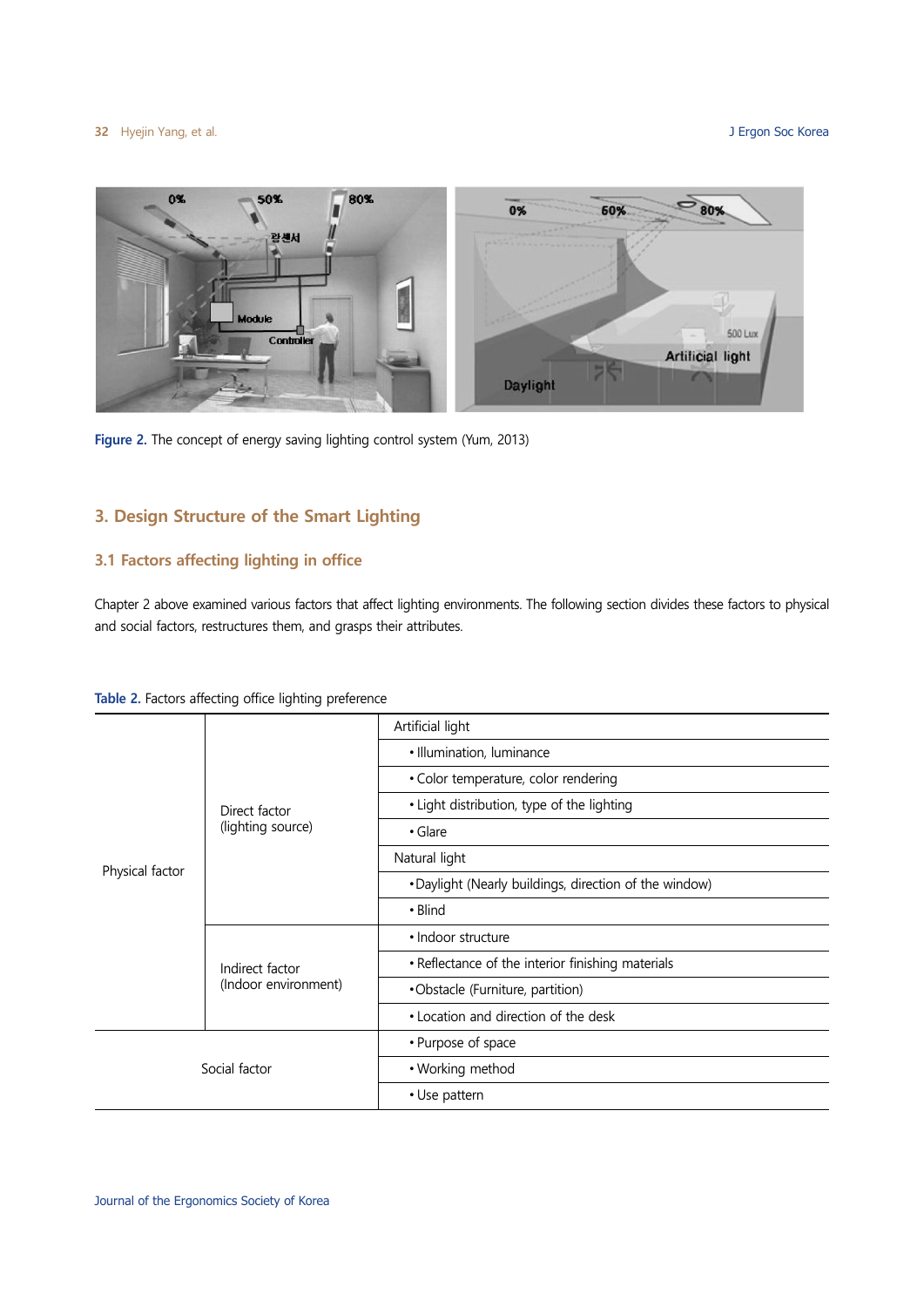Direct factors among physical factors mean a light source that brightens up a space. In this case, it is possible to adjust or manipulate lighting according to one's intention. Exceptionally, since it is impossible to control daylight diffusion, the light that reaches a space is controlled by means of blinds. Indirect factors mean environmental elements that form an indoor space. These affect the process that light diffusion from a light source reaches an object. Unlike direct factors, it is not easy to control lighting environments and a number of variables are involved. Thus, it is difficult to predict and configure every aspect as complex events occur. Finally, social factors are a basis to evaluate light in a certain space. These are to determine whether light is appropriate for the goals and uses of a space and what attributes should be adjusted to what extent. The relations between physical factors (direct and indirect factors) and social factors are as follows: The level of light in a space is determined in consideration of the space objectives and optimal environments (social factors) and lighting (direct factor) is turned on accordingly. Light diffusion is affected by various indoor obstacles and reflectors (indirect factors) before reaching the final surface. Various elements from those that can be adjusted and those that cannot may affect this process, and thus it is difficult to consider causality of such elements in creating work environments. Besides, the difference from intended lighting environments might be significant. Thus, the relation between space and light needs to be viewed as correlated rather than cause-and-effect. To create smart lighting environments, the optimal working environment should be tracked back based on the conditions of light that finally reaches an occupant (cf, illumination, color temperature, etc.).

#### **3.2 Conceptual model of smart lighting**

The process that light diffusion from a light source meets obstacles such as walls and partitions may involve reflection and refraction. Since light is affected by surroundings, designed light speed and luminous intensity might be different from those of actual luminance and illumination on the workspace. All these aspects are considered when lighting for a building is designed, but restructuring or rearranging of the office space thereafter is likely to involve further expenses and inconvenience, which makes it less practical to reflect such changes every time and maintain lighting accordingly. Unlike one-way manual lighting conditions were a unilateral order is issued and followed, smart lighting can be of cyclical structure and thus utilized as an alternative to such problems. In reflection of these features, a cyclic model of smart lighting is designed as illustrated in Figure 3. Since smart lighting makes it possible to measure the intensity and amount of light that reaches a workspace and to provide constant feedbacks to a light source, structural changes in the office can be reflected in lighting configuration.



**Figure 3.** Circular flow of the smart lighting system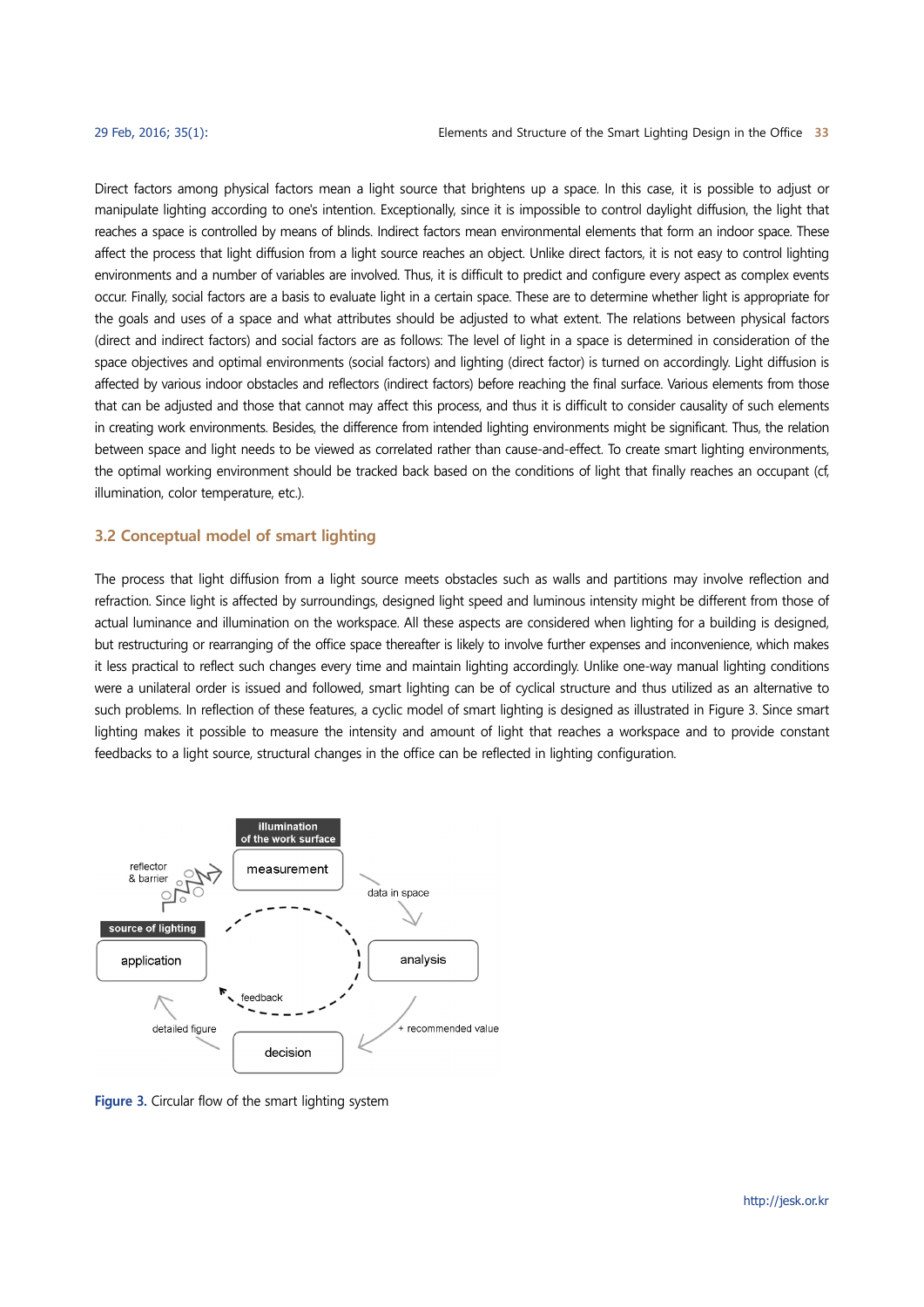Illumination, which is an index of lighting environment, is an absolute and accurate value of physical measurement, but the brightness that an occupant actually feels might be different depending on the environment factors such as the partition structure and computer screen. In other words, the illumination that an occupant feels is not absolute but relative, and thus it is necessary to narrow the gap between the recommended values and those of actual lighting environments in the repeated cyclic process of smart lighting feedbacks and relevant events.

#### **3.3 The structure of the smart lighting process**

Smart lighting connects various devices and technologies to form an integrated system. The forms may be varied depending on goals and types of an office space. Hence, correlations among these factors are defined with the specific steps established in order to apply and practically utilize different forms of smart lighting structures as illustrated below:





Data of the space is collected through sensors installed in the office. In this case, WSN (wireless sensor network) is used to control the process, and AI methods are applied to maximize the effect. Once the situation of the site that involves many variables and uncertainty is grasped, a decision making process is implemented based on the system conditions and standards. In examination of the process, lighting environments suitable for the space objective and use are determined as a precondition (1), and the illumination and color temperature of that workspace are measured by means of sensors installed to collect space data (2). Collected data is accumulated in the database through the network, and the data sets are expanded through sensor convergence and analysis. Valid data is then extracted, and complicated events and conditions are processed in the order through a decision tree. (3). Individual raw data sets that were originally not significant are processed based on probabilities and statistics, through which the certainty of information is enhanced. The resulting values are applied to lighting, etc. (4). Lighting, etc. go through mixing and diffusion to realize light conditions that correspond to the calculated values with the light source adjusted and diffused outward.

#### **3.3.1 Information for condition setting**

To establish smart lighting, standard values and conditions for the system need to be established as a prerequisite. To this end, essential data for lighting environment creation and whether it is recognizable need to be taken into account. Hence, input elements significant for adjustment of office lighting environments are to be extracted and classified to variable elements and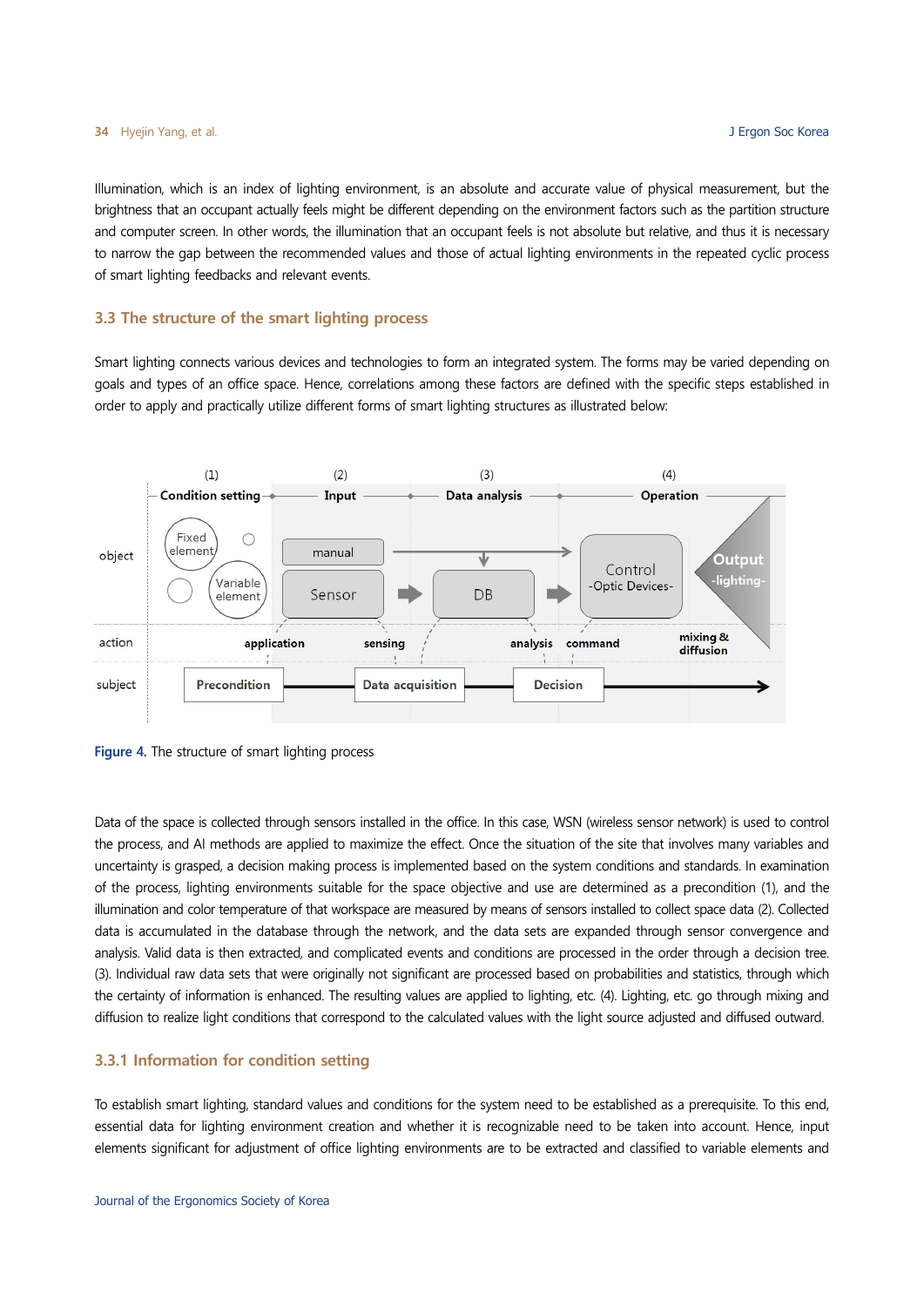fixed elements.

**Table 3.** Condition setting element of the lighting system

| (a) Variable element | Illumination, color temperature                                |  |  |
|----------------------|----------------------------------------------------------------|--|--|
|                      | Movement, movement route, whether using or not, time of stay   |  |  |
| (b) Fixed element    | Suitable illumination & color temperature for the use of space |  |  |
|                      | Work type (VDT, detail work, production work, etc.)            |  |  |

Variable elements indicate information of lighting status that constantly changes on the surface of workspace, and the lighting conditions such as illumination and color temperature as well as occupants' actual use of space including his movement and work patterns are measured as direct information. In contrast, fixed elements are the basis for application of the optimized lighting environment to the given space. Recommended illumination and color temperature values are designated according to the type of space, and other types of information that would be little varied or hard to recognize are to be entered in advance. Recommended levels of illumination and color temperature may be different depending on the use, purpose, and type of space, and so is the type of lighting. However, context information is hard to recognize by means of sensors, and the error range is wide unless the data accuracy is secured. Thus, this type of information is set up manually.

#### **3.3.2 Input type**

In the process of entering data and commands into the system, data may be generated and entered automatically through sensors or manually manipulated directly by the user. According to Rebekah (2003), a user prefers the default settings before recognizing a problem of lighting. He also added that automated lighting makes it easy to grasp others' presence in the space and is useful for creating different environments depending on the number of occupants. In contrast, when tasks are to be implemented without automated lighting, users would feel inconvenient at times, and they would desire direct control of lighting. Users preferred setting automated lighting as the default and adding manual lighting control. The primary goal of smart lighting system is to remove the inconvenience for an occupant to manipulate lighting fixtures manually every time by using sensors and automatic recognition functions, but complete automation might be more inconvenient in constantly changing environments such as office space. In addition, whether a user can choose to control manually even if he does not do that way often makes



**Figure 5.** Degree of manual control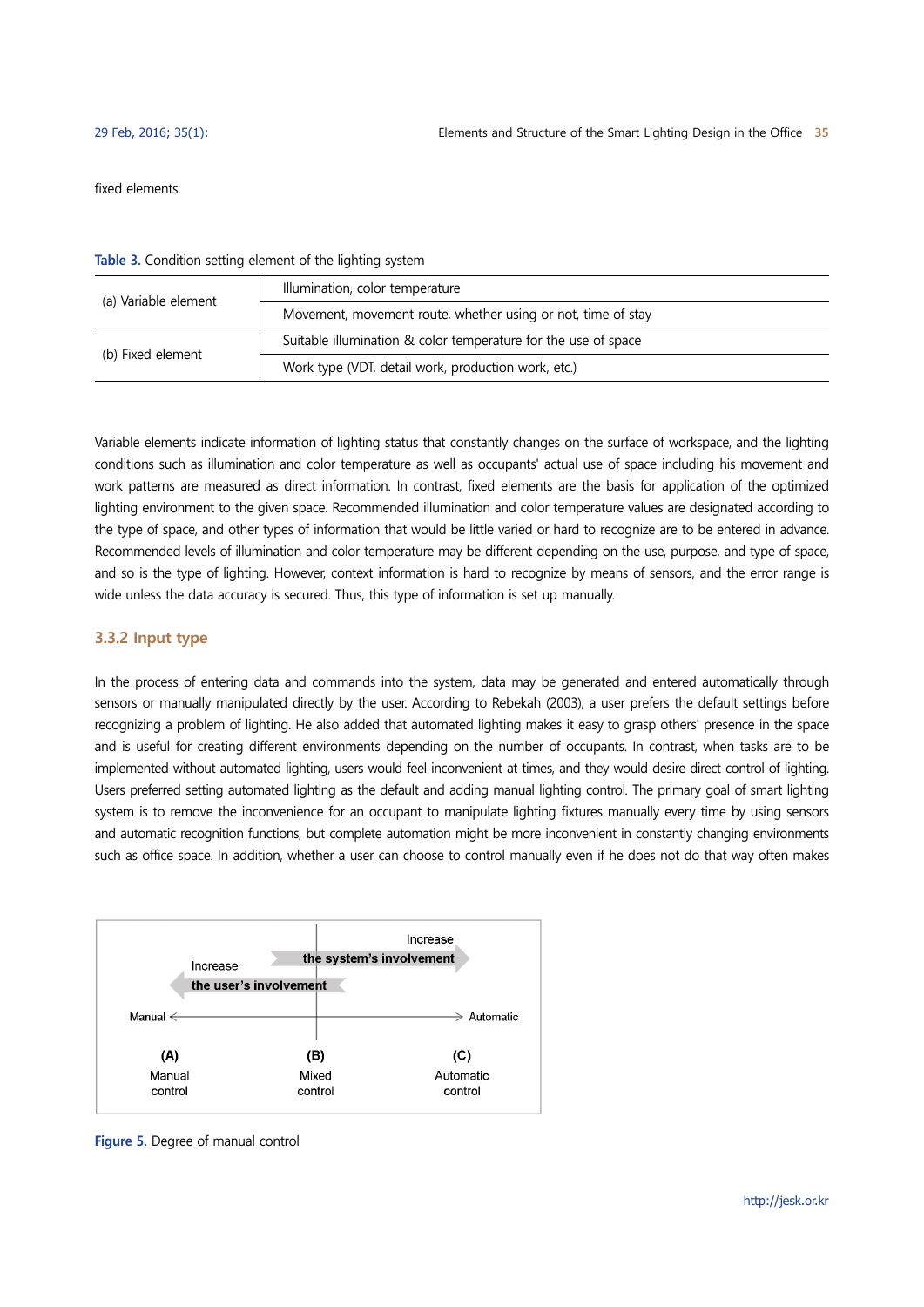significant difference. Figure 5 illustrates this and classifies manipulations to manual, mixed, and automatic manipulations.

One of the most outstanding features of automatic lighting is to create optimal environments with no need for an occupant to pay constant attention to the working environment.

Since light changes natually and causes no hindrance to the occpuant's concentration, this setting contributes to consistent work process. However, it is the central controlling system that makes such decisions, and manipulation based on one individual's decision making is limited. Mixed manipulation means to be able to select either automated lighting or manual manipulation based on one's own decision making. This is advantageous when a workplace involves various situations and contexts which are hard to be grasped, and the variation depending on one's abilities and preferences also can be reflected. As data manually processed is accumulated in a system, it may be considered as a basis for decisino making.

#### **3.3.3 Analysis**

When an event occurs, there are two ways for a system to recognize it and judge if that is significant and analyze it. The first way is to present specific conditions directly and make decisions based on whether the conditions are satisfied, which is comparatively simple. The causality between an event and actions is clear, and this is useful especially when clear standards and conditions are applied. For instance, when the event is 'the illumination in workspace A is 350lx', there may be following conditions: (Condition 1) the illumination in workspace A is ranged within +/- 50lx from the standard 600lx'; (Condition 2) 'Light changes are gradual at the speed of 5 (%/s) so that the worker cannot recognize them. The resulting action is, 'the illumination of lighting in workspace A increases as much as 200lx at the speed of 5 (%/s)'. As an event is recognized as above, an action is taken to meet the conditions. The second way is to meet the expected values by adding accumulated data. This increases the probabilities of rational judgment, and a decision tree may be utilized to illustrate it. Through constant learning, factors that are closely linked to an event and standards for judgment are reflected, and expected effects are determined in consideration of all these factors. As data is accumulated, more various situations of a user can be taken into account. Since it is possible to learn not only data that is automatically sensed but also information manually processed, patterns, preferences, behaviors, and characteristics of an occupant who uses the office can be reflected to adjust the lighting status accordingly. As a result, the accuracy of decision making is enhanced, and the result becomes closer to the user's intent and purpose.

#### **3.3.4 Application**

The whole process from decision making to actual representation of light involves internal mechanical processing for the proper lighting environment. Once a command is issued for lighting by either the system or direct manipulation, the driving device is initiated with energy transferred to LED. By means of various controlling devices, LED lamps go through mixing and diffusion alternately, emitting light through optical devices. The measurements of illumination and color temperature can be adjustable directly while lighting elements such as uniformity ratio of illumination and glare can be adjusted through different lighting methods and installations.

#### **4. Case Study**

The case of Citigroup Centre EMEA in London, which installed Philips LED lighting system, is illustrated below. This building replaced the existing one with LED lightings with dimming functions and established a new control system. Since one third of each floor in that building was exposed to intense natural light, the system control was necessary to balance the natural light and artificial light in order to reduce energy consumption and maintain the designed illumination level.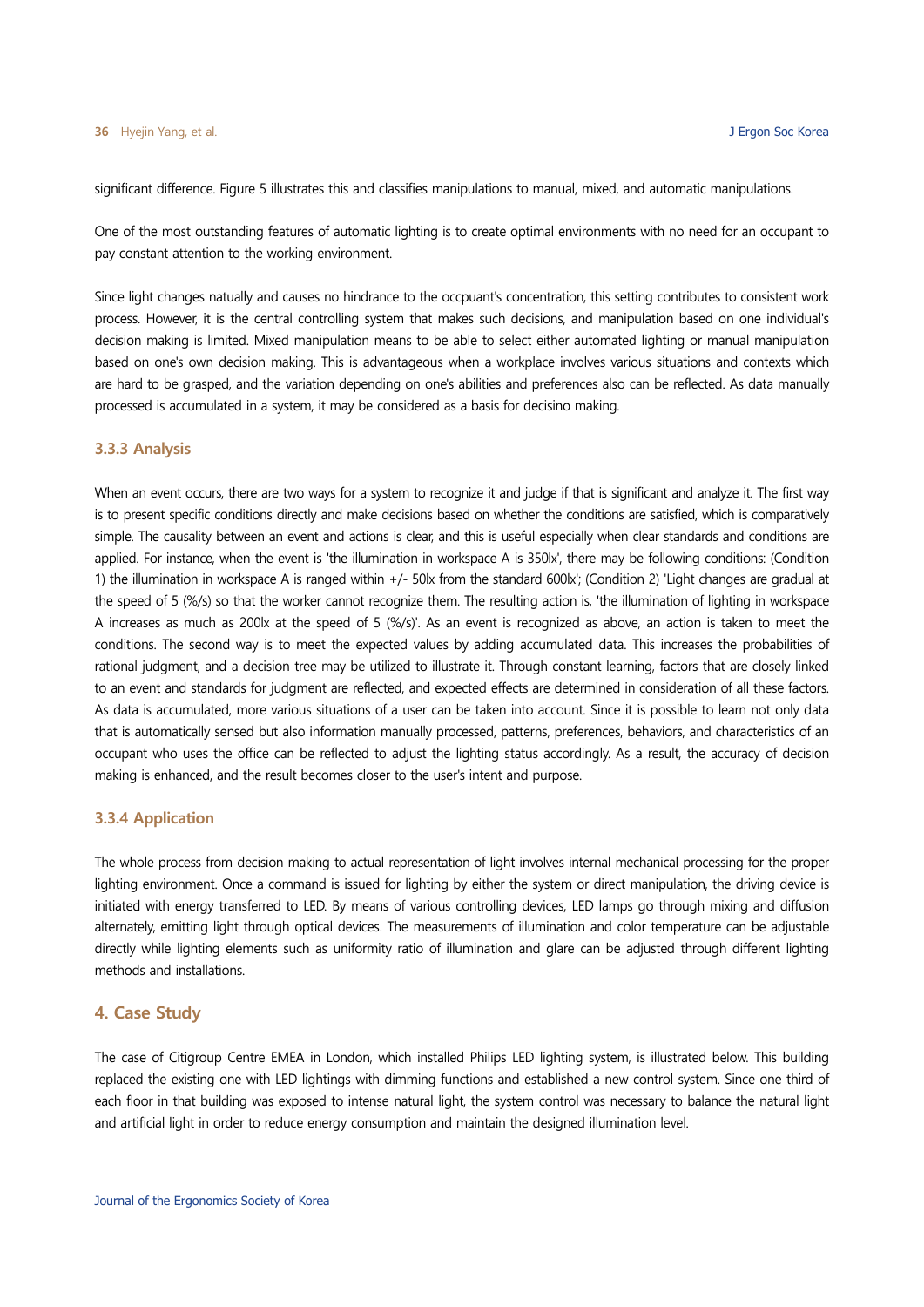

**Figure 6.** Smart lighting of citi-group building

A system was established to save lighting energy, which was estimated to account for 20 to 25% of the entire energy consumption in that building and to provide a high level of lighting to workers. As a result, it became possible to adjust lighting according to the workers' preferences in the right position by applying the dimming functions. Energy was saved as much as 36% by applying the lighting system in utilization of daylight.

## **5. Conclusion**

This study structuralizes the general process of creating office lighting environments. To this end, various factors that might affect lighting environments were examined, and they were classified to physical factors - direct factors and indirect factors and social factors. The relations among the factors were also analyzed.

Illustrated is the process of exchanging feedbacks in recognition of data that is generated while the generated light is delivered. This model of cyclic conceptualization can be utilized to draw a big picture of the system and establish it. Finally, the action process of smart lighting system is structuralized to the four steps: Condition setting - Input - Analysis - Operation in order. The specific issues in each step were further classified based on the Object, Action, and Subject. In this manner, created was a frame that can apply various forms of smart lighting for various purposes, which can be utilized to explain and structuralize events in lighting environments that involve complex causalities due to multiple variables.

## **References**

Choi, H.H and Ha, M.G., A Study on the Status of Illumination Environment in Workplaces, Journal of Korean Institute of Interior Design, 13(6), 167-174, 2004.

Egan, M.D., Concepts in architectural lighting, Gimundang, 2000.

Jung, B.Y. and Lee, D.G., Ergonomics and Human Factors, Minyoung Publishing Co, 2009.

Pack, G.S., Ergonomics -Working Economics, Youngchi, 2006.